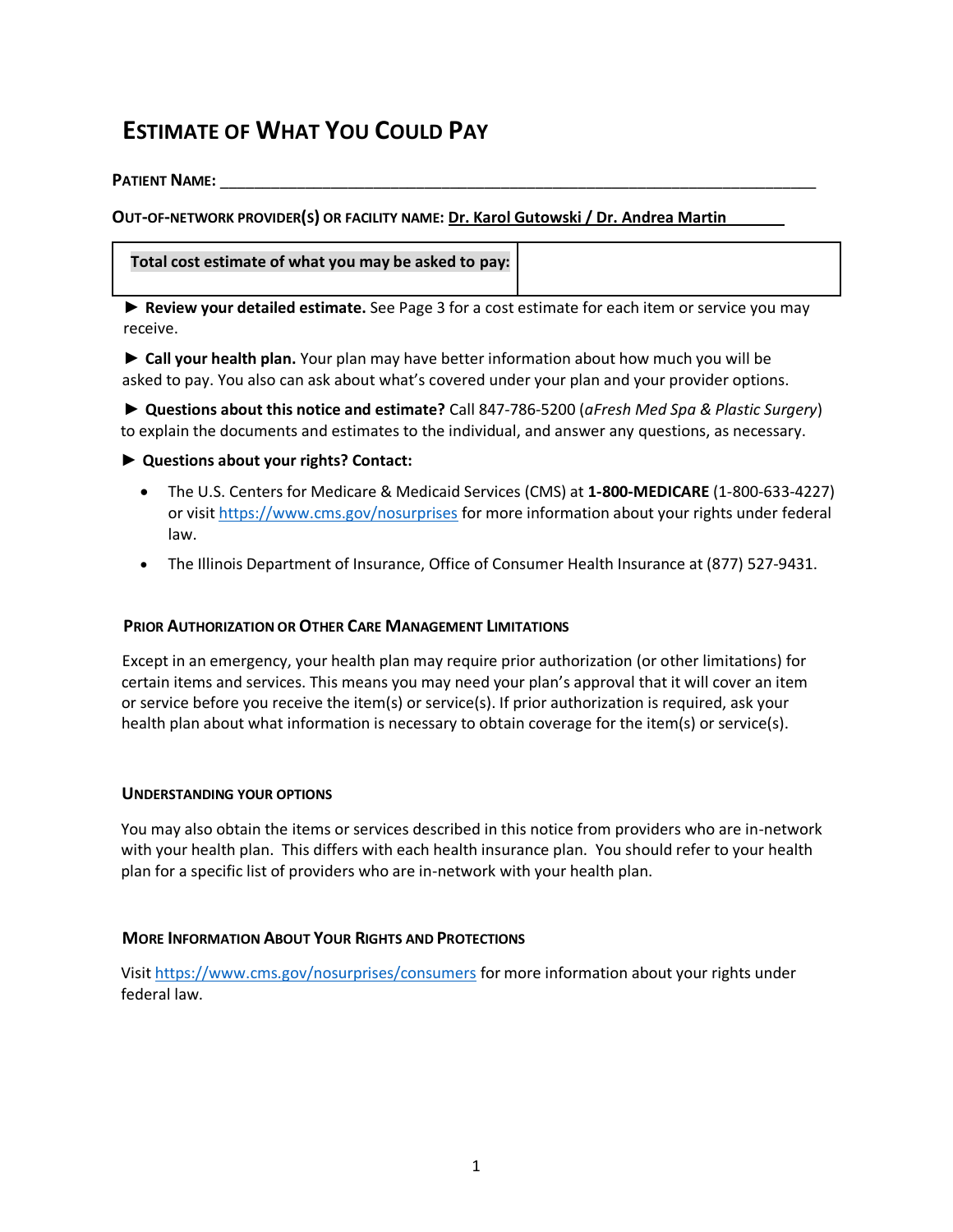## **By signing, I give up my federal consumer protections and agree to pay more for out-of-network care.**

With my signature, I am saying that I agree to obtain the items or services from (select all that apply):

 $\Box$  Karol Gutowski, MD and his elected assistants

☐ Andrea Martin, MD and her elected assistants

 $\Box$  aFresh Med Spa & Plastic Surgery

With my signature, I acknowledge that I am consenting of my own free will and am not being coerced or pressured. I also understand that:

- I'm giving up some consumer billing protections under federal law.
- I may receive a bill for the full charges for these items and services, or have to pay out-ofnetwork cost-sharing under my health plan.
- I was given a written notice on explaining that my provider or facility isn't in my health plan's network, the estimated cost of item(s) and/or service(s), and what I may owe if I agree to be treated by this provider or facility.
- I received the notice either on paper or electronically, consistent with my choice.

• I fully and completely understand that some or all amounts I pay might not count toward my health plan's deductible or out-of-pocket limit.

• I can end this agreement by notifying the provider or facility in writing before receiving item(s) or undergoing service(s).

**IMPORTANT:** You **don't** have to sign this form. If you don't sign, this provider or facility may not treat you. You can choose to get care from a provider or facility in your health plan's network.

|                              | or                                               |
|------------------------------|--------------------------------------------------|
| Patient's Signature          | Guardian/Authorized Representative's Signature   |
| <b>Print Name of Patient</b> | Print Name of Guardian/Authorized Representative |
| Date of Signature            | Time of Signature                                |

**Take a picture and/or keep a copy of this form.**

**It contains important information about your rights and protections.**